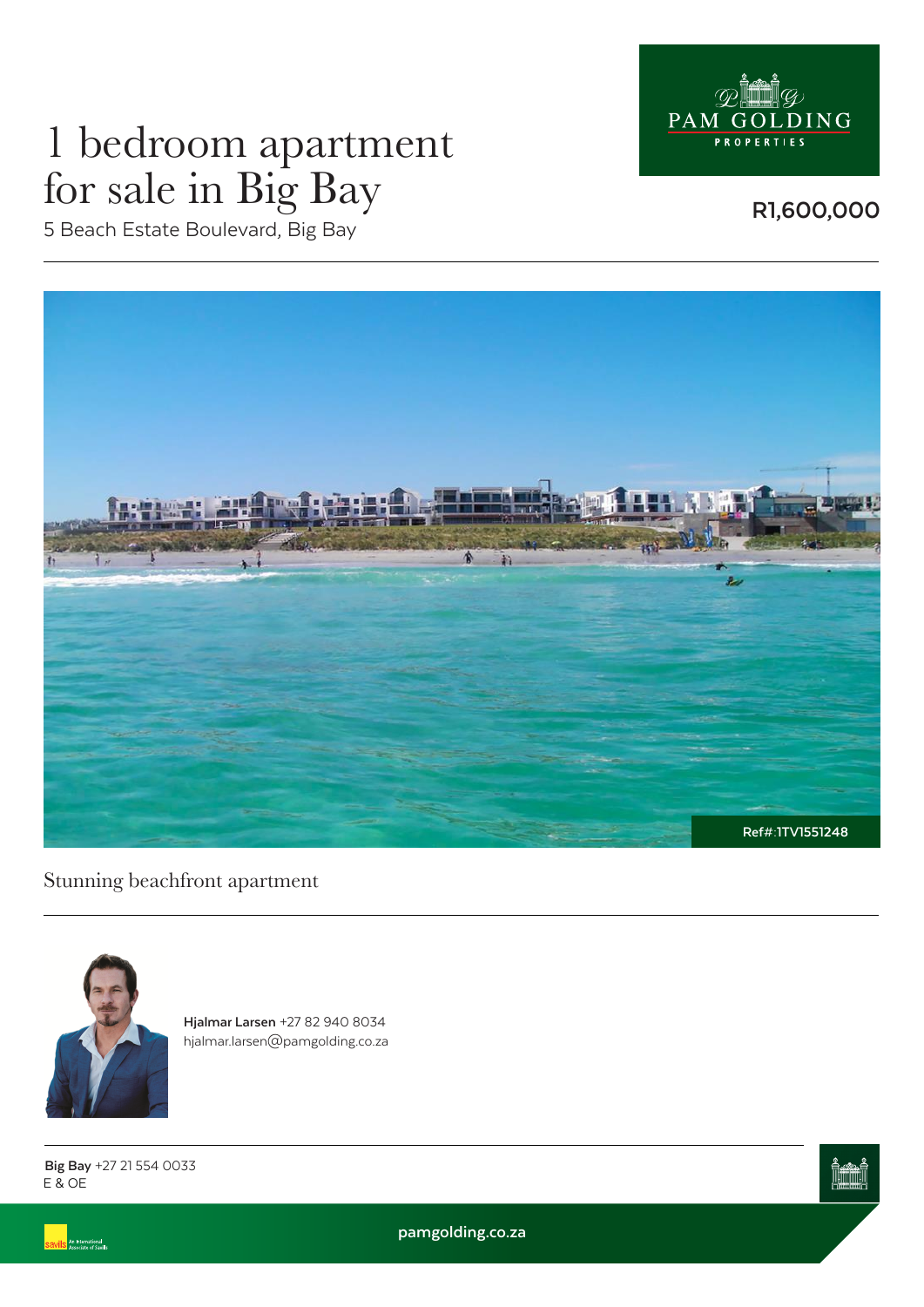

### 1 bedroom apartment for sale in Big Bay

**R1,600,000**

5 Beach Estate Boulevard, Big Bay



This lovely sunny apartment offers a spacious open-plan kitchen and living room area, that flows out to a spacious north-facing patio, that's totally protected against the South Easterly wind. It is located in the Eden on the Bay complex, situated directly on the world-renowned Big Bay Beach, Bloubergstrand, which is frequented by many water sports fanatics and beachgoers. There is a myriad of amenities available right on your doorstep while enjoying the beautiful Cape Town sunset. Furniture is available to purchase separately.





Building / Unit size: 53 m2 Levies: R2,171 per month

Rates & Taxes: R650 per month

#### Features

1 bedroom (1 en suite) / 1 bathroom / 1 parking bay / beach living / coastal / secure/gated living / water

### Parkings:

**Secure Parking:** 1 | **Parking Bays:** 1



E & OE **Big Bay** +27 21 554 0033

**pamgolding.co.za**